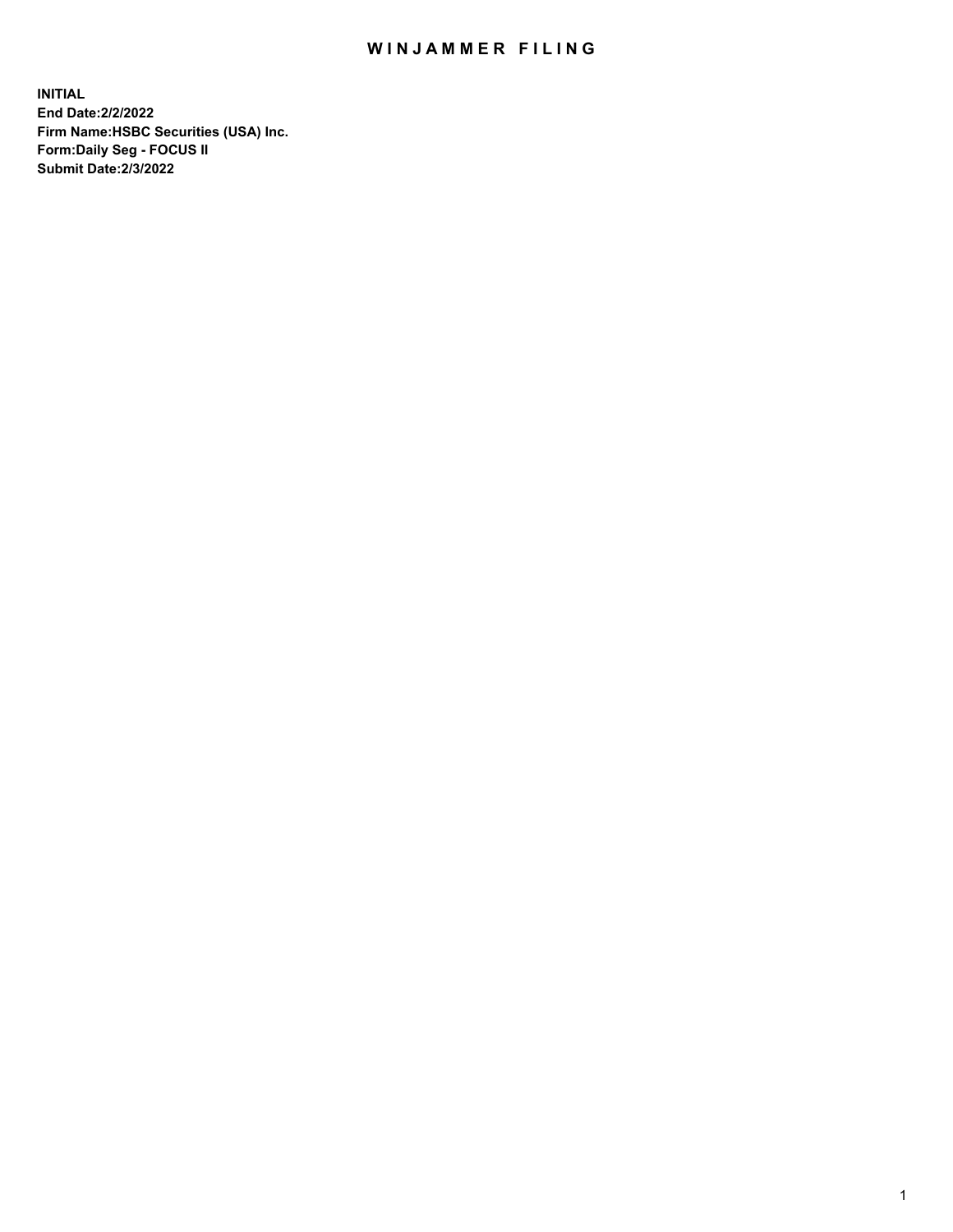**INITIAL End Date:2/2/2022 Firm Name:HSBC Securities (USA) Inc. Form:Daily Seg - FOCUS II Submit Date:2/3/2022 Daily Segregation - Cover Page**

| Name of Company                                                                                                                                                                                                                                                                                                                | <b>HSBC Securities (USA) Inc.</b>                                         |
|--------------------------------------------------------------------------------------------------------------------------------------------------------------------------------------------------------------------------------------------------------------------------------------------------------------------------------|---------------------------------------------------------------------------|
| <b>Contact Name</b>                                                                                                                                                                                                                                                                                                            | <b>Michael Vacca</b>                                                      |
| <b>Contact Phone Number</b>                                                                                                                                                                                                                                                                                                    | 212-525-7951                                                              |
| <b>Contact Email Address</b>                                                                                                                                                                                                                                                                                                   | michael.vacca@us.hsbc.com                                                 |
| FCM's Customer Segregated Funds Residual Interest Target (choose one):<br>a. Minimum dollar amount: ; or<br>b. Minimum percentage of customer segregated funds required:% ; or<br>c. Dollar amount range between: and; or<br>d. Percentage range of customer segregated funds required between:% and%.                         | 96,000,000<br>$\overline{\mathbf{0}}$<br>0 <sub>0</sub><br>0 <sub>0</sub> |
| FCM's Customer Secured Amount Funds Residual Interest Target (choose one):<br>a. Minimum dollar amount: ; or<br>b. Minimum percentage of customer secured funds required:% ; or<br>c. Dollar amount range between: and; or<br>d. Percentage range of customer secured funds required between:% and%.                           | 15,000,000<br><u>0</u><br>0 <sub>0</sub><br>0 <sub>0</sub>                |
| FCM's Cleared Swaps Customer Collateral Residual Interest Target (choose one):<br>a. Minimum dollar amount: ; or<br>b. Minimum percentage of cleared swaps customer collateral required:% ; or<br>c. Dollar amount range between: and; or<br>d. Percentage range of cleared swaps customer collateral required between:% and%. | 75,000,000<br><u>0</u><br>00<br>00                                        |

Attach supporting documents CH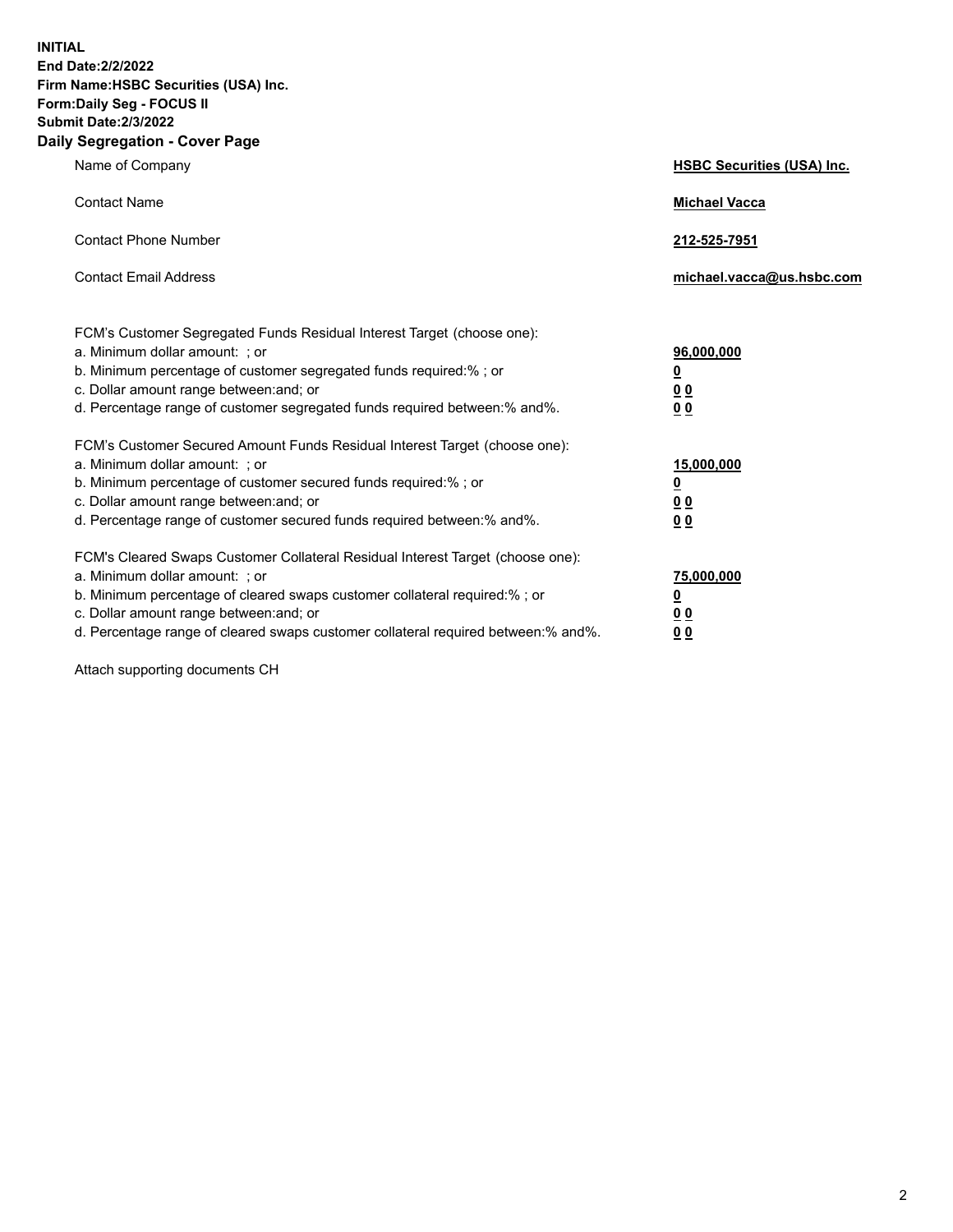**INITIAL End Date:2/2/2022 Firm Name:HSBC Securities (USA) Inc. Form:Daily Seg - FOCUS II Submit Date:2/3/2022 Daily Segregation - Secured Amounts** Foreign Futures and Foreign Options Secured Amounts Amount required to be set aside pursuant to law, rule or regulation of a foreign government or a rule of a self-regulatory organization authorized thereunder **0** [7305] 1. Net ledger balance - Foreign Futures and Foreign Option Trading - All Customers A. Cash **107,803,522** [7315] B. Securities (at market) **27,496,873** [7317] 2. Net unrealized profit (loss) in open futures contracts traded on a foreign board of trade **11,093,624** [7325] 3. Exchange traded options a. Market value of open option contracts purchased on a foreign board of trade **0** [7335] b. Market value of open contracts granted (sold) on a foreign board of trade **0** [7337] 4. Net equity (deficit) (add lines 1. 2. and 3.) **146,394,019** [7345] 5. Account liquidating to a deficit and account with a debit balances - gross amount **216,850** [7351] Less: amount offset by customer owned securities **-216,675** [7352] **175** [7354] 6. Amount required to be set aside as the secured amount - Net Liquidating Equity Method (add lines 4 and 5) **146,394,194** [7355] 7. Greater of amount required to be set aside pursuant to foreign jurisdiction (above) or line 6. **146,394,194** [7360] FUNDS DEPOSITED IN SEPARATE REGULATION 30.7 ACCOUNTS 1. Cash in banks A. Banks located in the United States **14,552,052** [7500] B. Other banks qualified under Regulation 30.7 **0** [7520] **14,552,052** [7530] 2. Securities A. In safekeeping with banks located in the United States **27,496,873** [7540] B. In safekeeping with other banks qualified under Regulation 30.7 **0** [7560] **27,496,873** [7570] 3. Equities with registered futures commission merchants A. Cash **0** [7580] B. Securities **0** [7590] C. Unrealized gain (loss) on open futures contracts **0** [7600] D. Value of long option contracts **0** [7610] E. Value of short option contracts **0** [7615] **0** [7620] 4. Amounts held by clearing organizations of foreign boards of trade A. Cash **0** [7640] B. Securities **0** [7650] C. Amount due to (from) clearing organization - daily variation **0** [7660] D. Value of long option contracts **0** [7670] E. Value of short option contracts **0** [7675] **0** [7680] 5. Amounts held by members of foreign boards of trade A. Cash **118,310,104** [7700] B. Securities **0** [7710] C. Unrealized gain (loss) on open futures contracts **11,093,624** [7720] D. Value of long option contracts **0** [7730] E. Value of short option contracts **0** [7735] **129,403,728** [7740] 6. Amounts with other depositories designated by a foreign board of trade **0** [7760] 7. Segregated funds on hand **0** [7765] 8. Total funds in separate section 30.7 accounts **171,452,653** [7770] 9. Excess (deficiency) Set Aside for Secured Amount (subtract line 7 Secured Statement Page 1 from Line 8) **25,058,459** [7380] 10. Management Target Amount for Excess funds in separate section 30.7 accounts **15,000,000** [7780] 11. Excess (deficiency) funds in separate 30.7 accounts over (under) Management Target **10,058,459** [7785]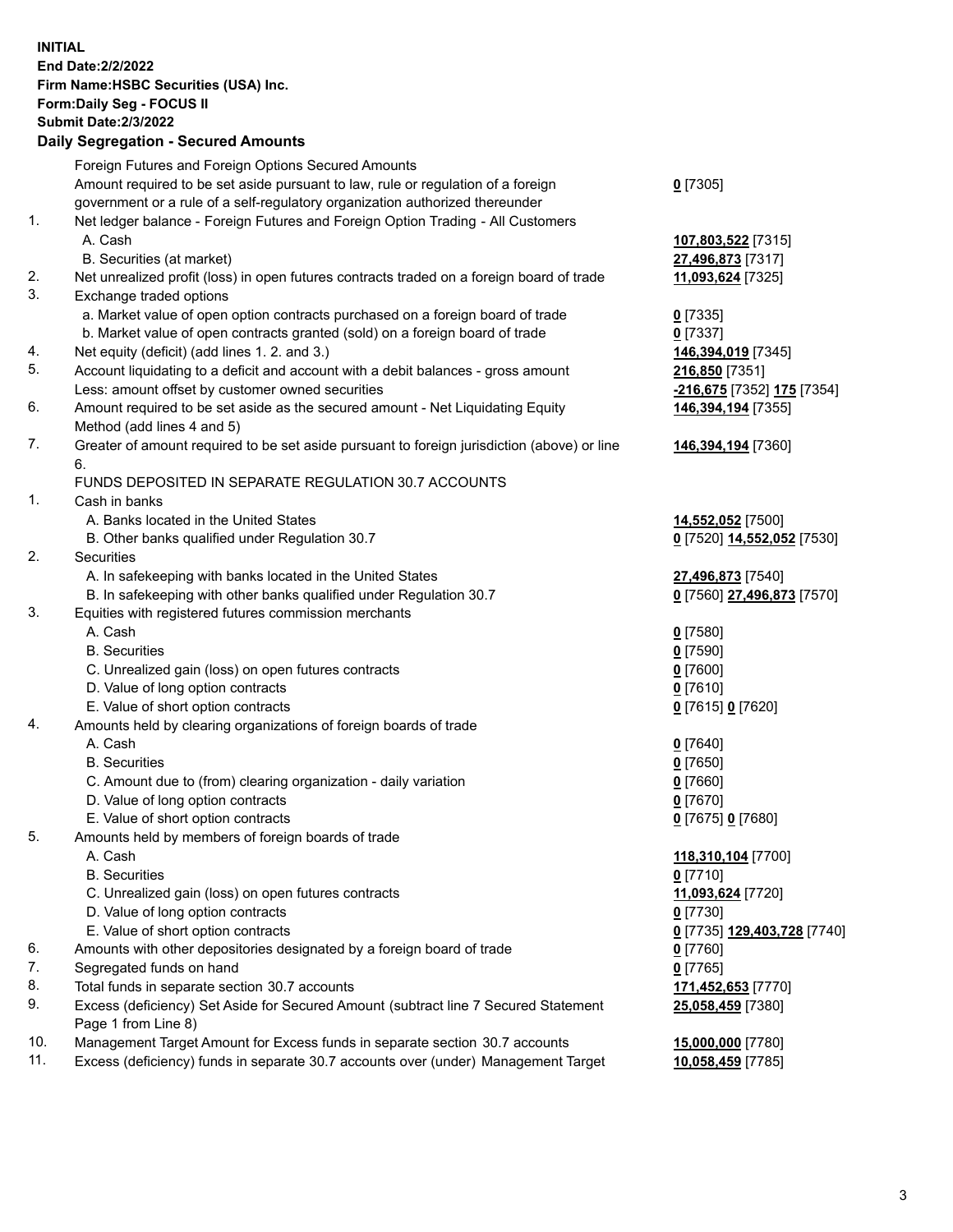| <b>INITIAL</b> |                                                                                                |                                                       |
|----------------|------------------------------------------------------------------------------------------------|-------------------------------------------------------|
|                | End Date: 2/2/2022                                                                             |                                                       |
|                | Firm Name: HSBC Securities (USA) Inc.                                                          |                                                       |
|                | <b>Form:Daily Seg - FOCUS II</b>                                                               |                                                       |
|                | <b>Submit Date:2/3/2022</b>                                                                    |                                                       |
|                | Daily Segregation - Segregation Statement                                                      |                                                       |
|                | SEGREGATION REQUIREMENTS(Section 4d(2) of the CEAct)                                           |                                                       |
| 1.             | Net ledger balance                                                                             |                                                       |
|                | A. Cash                                                                                        | <u>2,835,003,209</u> [7010]                           |
|                | B. Securities (at market)                                                                      | 794,961,073 [7020]                                    |
| 2.             | Net unrealized profit (loss) in open futures contracts traded on a contract market             | 456,856,665 [7030]                                    |
| 3.             | Exchange traded options                                                                        |                                                       |
|                | A. Add market value of open option contracts purchased on a contract market                    | <u>1,201,668,756</u> [7032]                           |
|                | B. Deduct market value of open option contracts granted (sold) on a contract market            | <mark>-274,107,005</mark> [7033]                      |
| 4.             | Net equity (deficit) (add lines 1, 2 and 3)                                                    | 4,100,669,368 [7040]                                  |
| 5.             | Accounts liquidating to a deficit and accounts with                                            |                                                       |
|                | debit balances - gross amount                                                                  | 49,091,721 [7045]                                     |
|                | Less: amount offset by customer securities                                                     | <mark>-49,091,721</mark> [7047] <mark>0</mark> [7050] |
| 6.             | Amount required to be segregated (add lines 4 and 5)                                           | 4,100,669,368 [7060]                                  |
|                | FUNDS IN SEGREGATED ACCOUNTS                                                                   |                                                       |
| 7.             | Deposited in segregated funds bank accounts                                                    |                                                       |
|                | A. Cash                                                                                        | 18,234,988 [7070]                                     |
|                | B. Securities representing investments of customers' funds (at market)                         | $0$ [7080]                                            |
|                | C. Securities held for particular customers or option customers in lieu of cash (at<br>market) | 19,872,501 [7090]                                     |
| 8.             | Margins on deposit with derivatives clearing organizations of contract markets                 |                                                       |
|                | A. Cash                                                                                        | 2,332,118,424 [7100]                                  |
|                | B. Securities representing investments of customers' funds (at market)                         | $0$ [7110]                                            |
|                | C. Securities held for particular customers or option customers in lieu of cash (at            | 749,800,092 [7120]                                    |
|                | market)                                                                                        |                                                       |
| 9.             | Net settlement from (to) derivatives clearing organizations of contract markets                | 133,955,736 [7130]                                    |
| 10.            | Exchange traded options                                                                        |                                                       |
|                | A. Value of open long option contracts                                                         | 1,201,668,756 [7132]                                  |
|                | B. Value of open short option contracts                                                        | -274,107,005 [7133]                                   |
| 11.            | Net equities with other FCMs                                                                   |                                                       |
|                | A. Net liquidating equity                                                                      | <u>137,793</u> [7140]                                 |
|                | B. Securities representing investments of customers' funds (at market)                         | $0$ [7160]                                            |
|                | C. Securities held for particular customers or option customers in lieu of cash (at            | 23,537,110 [7170]                                     |
|                | market)                                                                                        |                                                       |
| 12.            | Segregated funds on hand                                                                       | 1,751,370 [7150]                                      |
| 13.            | Total amount in segregation (add lines 7 through 12)                                           | 4,206,969,765 [7180]                                  |
| 14.            | Excess (deficiency) funds in segregation (subtract line 6 from line 13)                        | 106,300,397 [7190]                                    |
| 15.            | Management Target Amount for Excess funds in segregation                                       | 96,000,000 [7194]                                     |

16. Excess (deficiency) funds in segregation over (under) Management Target Amount Excess

**10,300,397** [7198]